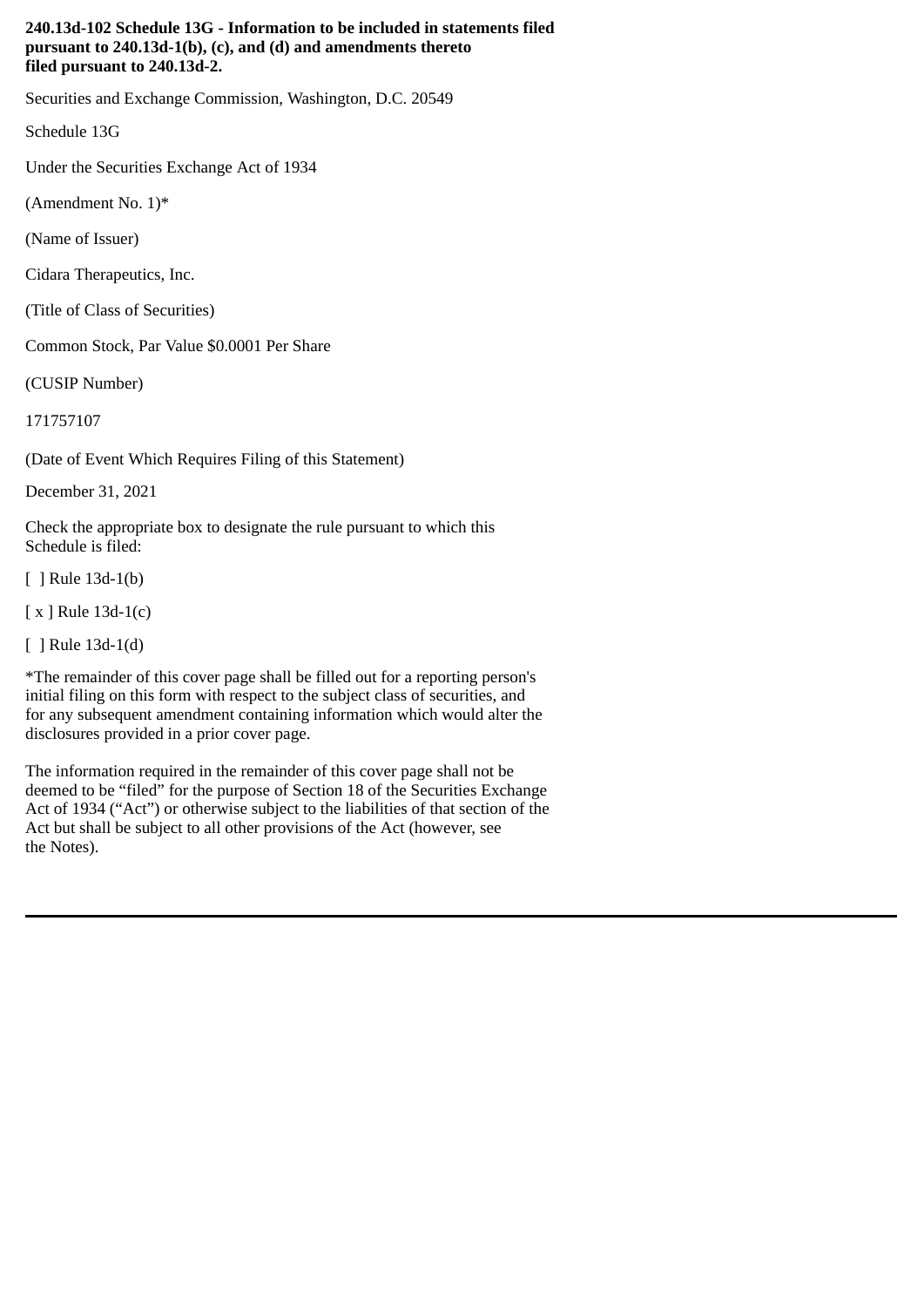| CUSIP No. 171757107                                                                         |                                                                |      |
|---------------------------------------------------------------------------------------------|----------------------------------------------------------------|------|
|                                                                                             | (1) Names of reporting persons  Point72 Asset Management, L.P. |      |
| $(2)$ Check the appropriate box if a member of a group                                      |                                                                | (a)  |
| (see instructions)                                                                          |                                                                | (b)X |
| (3) SEC use only                                                                            |                                                                |      |
| (4) Citizenship or place of organization Delaware                                           |                                                                |      |
| Number of shares beneficially owned by each reporting person with:                          |                                                                |      |
| (5) Sole voting power                                                                       | 0                                                              |      |
| (6) Shared voting power                                                                     | 4,200,000 (see Item 4)                                         |      |
| (7) Sole dispositive power                                                                  | $\theta$                                                       |      |
| (8) Shared dispositive power                                                                | 4,200,000 (see Item 4)                                         |      |
| (9) Aggregate amount beneficially owned by each reporting person<br>4,200,000 (see Item 4)  |                                                                |      |
| (10) Check if the aggregate amount in Row (9) excludes certain shares<br>(see instructions) |                                                                |      |
| $(11)$ Percent of class represented by amount in Row $(9)$ 6.3% (see Item 4)                |                                                                |      |
| (12) Type of reporting person (see instructions) PN                                         |                                                                |      |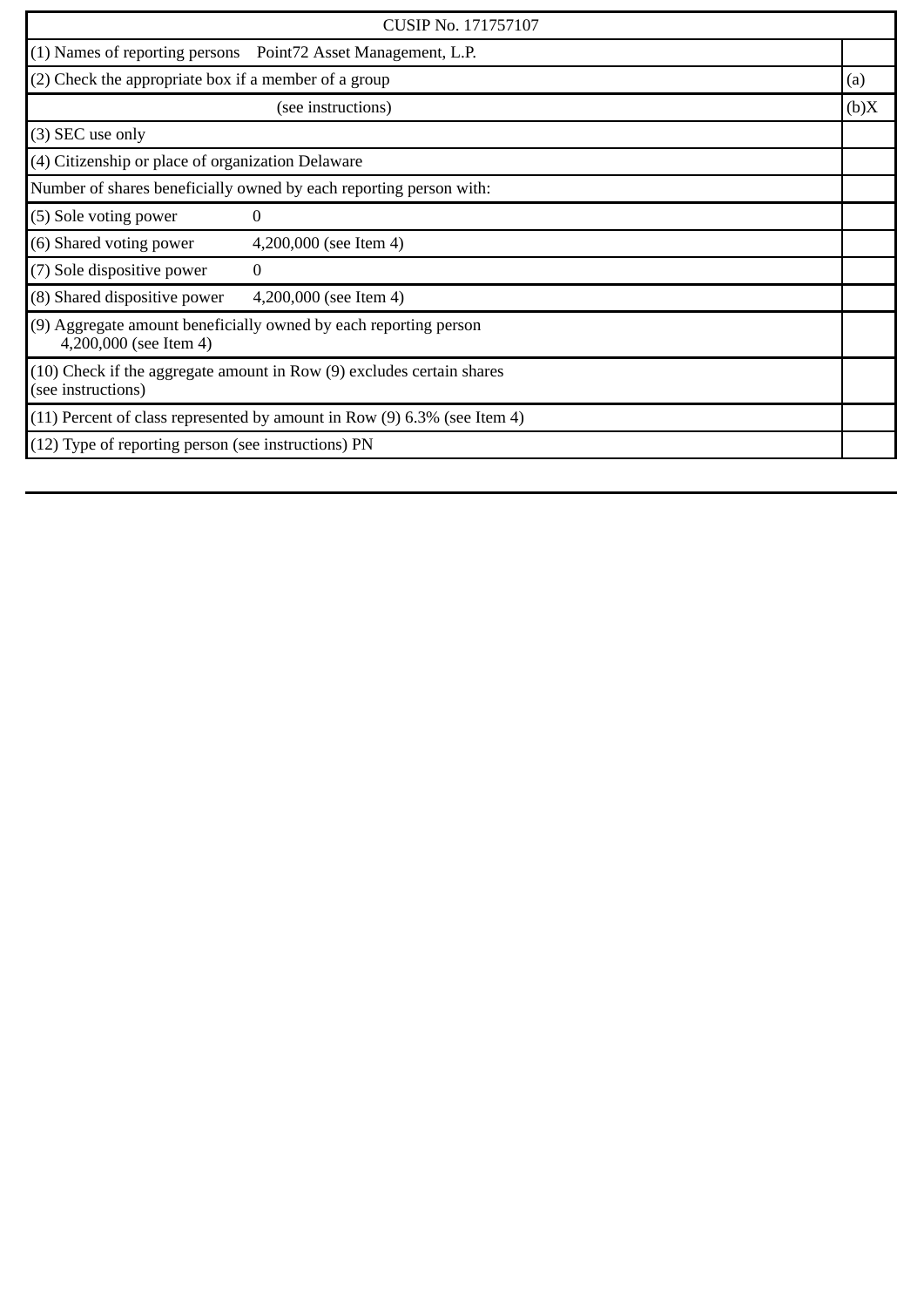| <b>CUSIP No. 171757107</b>                                                                      |                                                                |      |
|-------------------------------------------------------------------------------------------------|----------------------------------------------------------------|------|
|                                                                                                 | (1) Names of reporting persons  Point72 Capital Advisors, Inc. |      |
| (2) Check the appropriate box if a member of a group                                            |                                                                | (a)  |
|                                                                                                 | (see instructions)                                             | (b)X |
| (3) SEC use only                                                                                |                                                                |      |
| $(4)$ Citizenship or place of organization Delaware                                             |                                                                |      |
| Number of shares beneficially owned by each reporting person with:                              |                                                                |      |
| (5) Sole voting power                                                                           | 0                                                              |      |
| (6) Shared voting power                                                                         | 4,200,000 (see Item 4)                                         |      |
| (7) Sole dispositive power                                                                      | $\Omega$                                                       |      |
| (8) Shared dispositive power                                                                    | 4,200,000 (see Item 4)                                         |      |
| (9) Aggregate amount beneficially owned by each reporting person<br>4,200,000 (see Item 4)      |                                                                |      |
| $(10)$ Check if the aggregate amount in Row $(9)$ excludes certain shares<br>(see instructions) |                                                                |      |
| $(11)$ Percent of class represented by amount in Row $(9)$ 6.3% (see Item 4)                    |                                                                |      |
| $(12)$ Type of reporting person (see instructions) CO                                           |                                                                |      |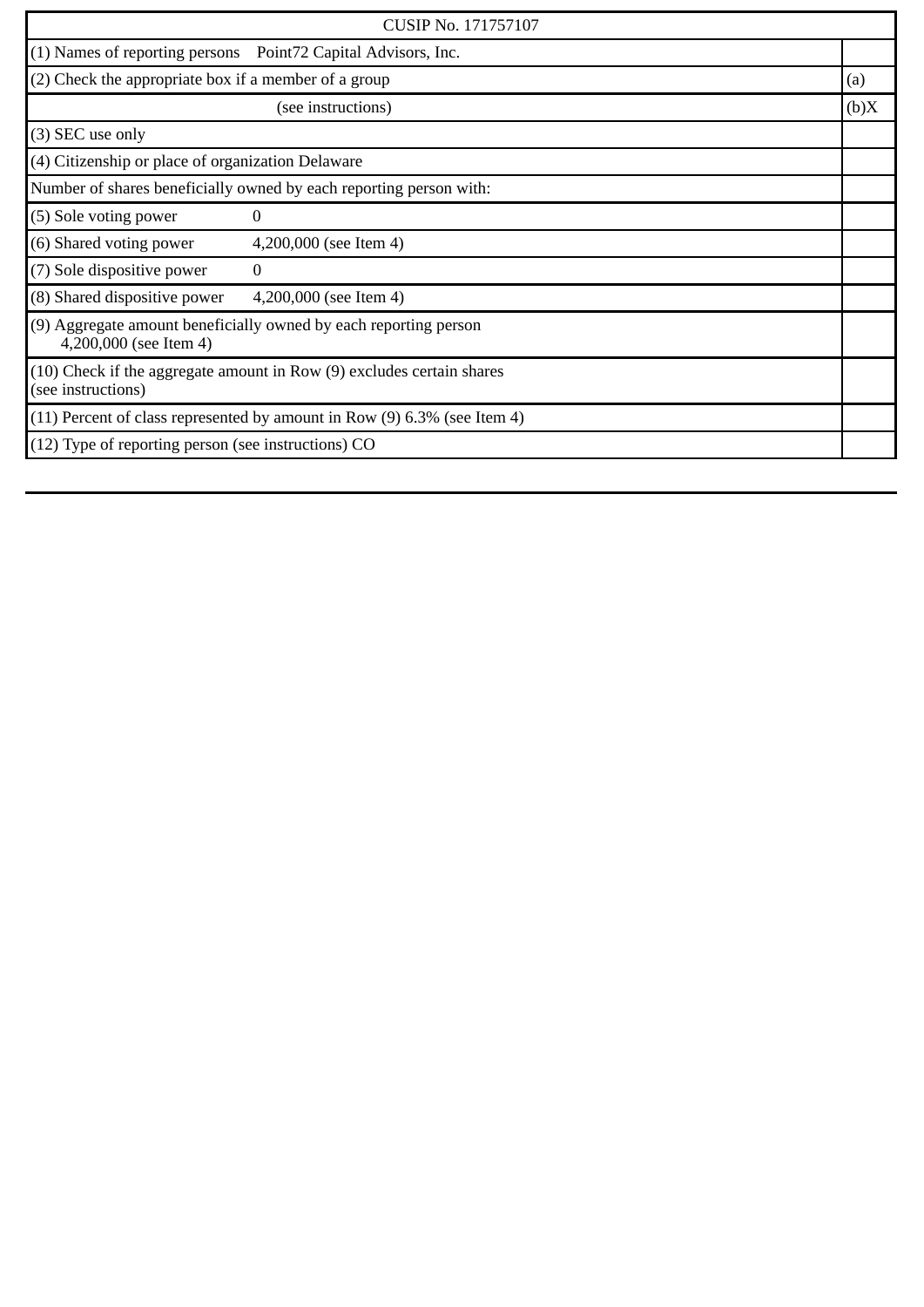| CUSIP No. 171757107                                                                         |                                                                  |      |
|---------------------------------------------------------------------------------------------|------------------------------------------------------------------|------|
|                                                                                             | (1) Names of reporting persons Cubist Systematic Strategies, LLC |      |
| (2) Check the appropriate box if a member of a group                                        |                                                                  | (a)  |
|                                                                                             | (see instructions)                                               | (b)X |
| (3) SEC use only                                                                            |                                                                  |      |
| (4) Citizenship or place of organization Delaware                                           |                                                                  |      |
| Number of shares beneficially owned by each reporting person with:                          |                                                                  |      |
| (5) Sole voting power                                                                       | 0                                                                |      |
| (6) Shared voting power                                                                     | 118,040 (see Item 4)                                             |      |
| (7) Sole dispositive power                                                                  | $\Omega$                                                         |      |
| (8) Shared dispositive power                                                                | 118,040 (see Item 4)                                             |      |
| (9) Aggregate amount beneficially owned by each reporting person<br>118,040 (see Item 4)    |                                                                  |      |
| (10) Check if the aggregate amount in Row (9) excludes certain shares<br>(see instructions) |                                                                  |      |
| $(11)$ Percent of class represented by amount in Row $(9)$ 0.2% (see Item 4)                |                                                                  |      |
| (12) Type of reporting person (see instructions) OO                                         |                                                                  |      |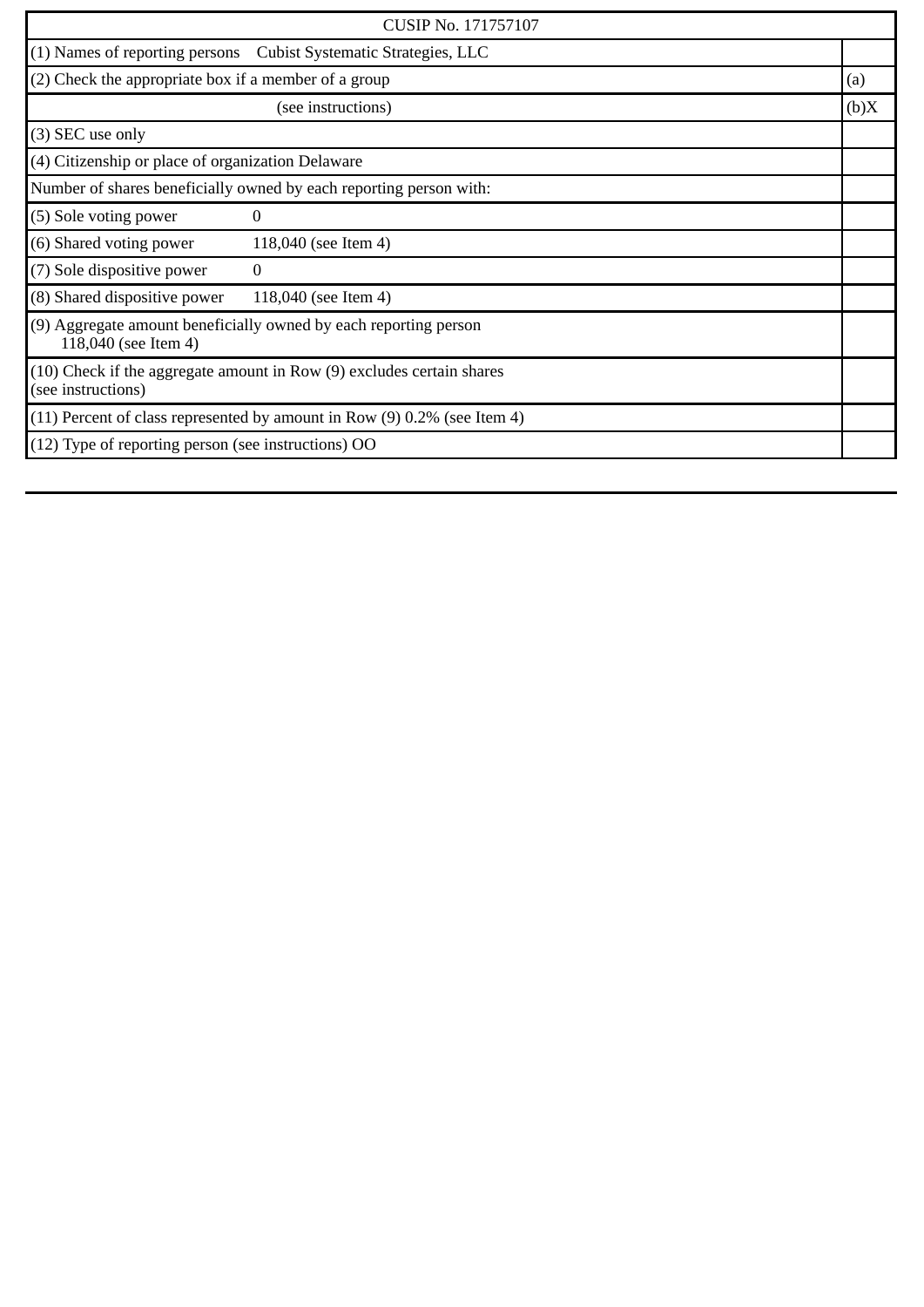| <b>CUSIP No. 171757107</b>                                                                      |                        |      |
|-------------------------------------------------------------------------------------------------|------------------------|------|
| $(1)$ Names of reporting persons                                                                | Steven A. Cohen        |      |
| (2) Check the appropriate box if a member of a group                                            |                        | (a)  |
| (see instructions)                                                                              |                        | (b)X |
| (3) SEC use only                                                                                |                        |      |
| (4) Citizenship or place of organization United States                                          |                        |      |
| Number of shares beneficially owned by each reporting person with:                              |                        |      |
| (5) Sole voting power                                                                           | $\Omega$               |      |
| (6) Shared voting power                                                                         | 4,318,040 (see Item 4) |      |
| (7) Sole dispositive power                                                                      | 0                      |      |
| (8) Shared dispositive power                                                                    | 4,318,040 (see Item 4) |      |
| (9) Aggregate amount beneficially owned by each reporting person<br>4,318,040 (see Item 4)      |                        |      |
| $(10)$ Check if the aggregate amount in Row $(9)$ excludes certain shares<br>(see instructions) |                        |      |
| $(11)$ Percent of class represented by amount in Row $(9)$ 6.5% (see Item 4)                    |                        |      |
| $(12)$ Type of reporting person (see instructions) IN                                           |                        |      |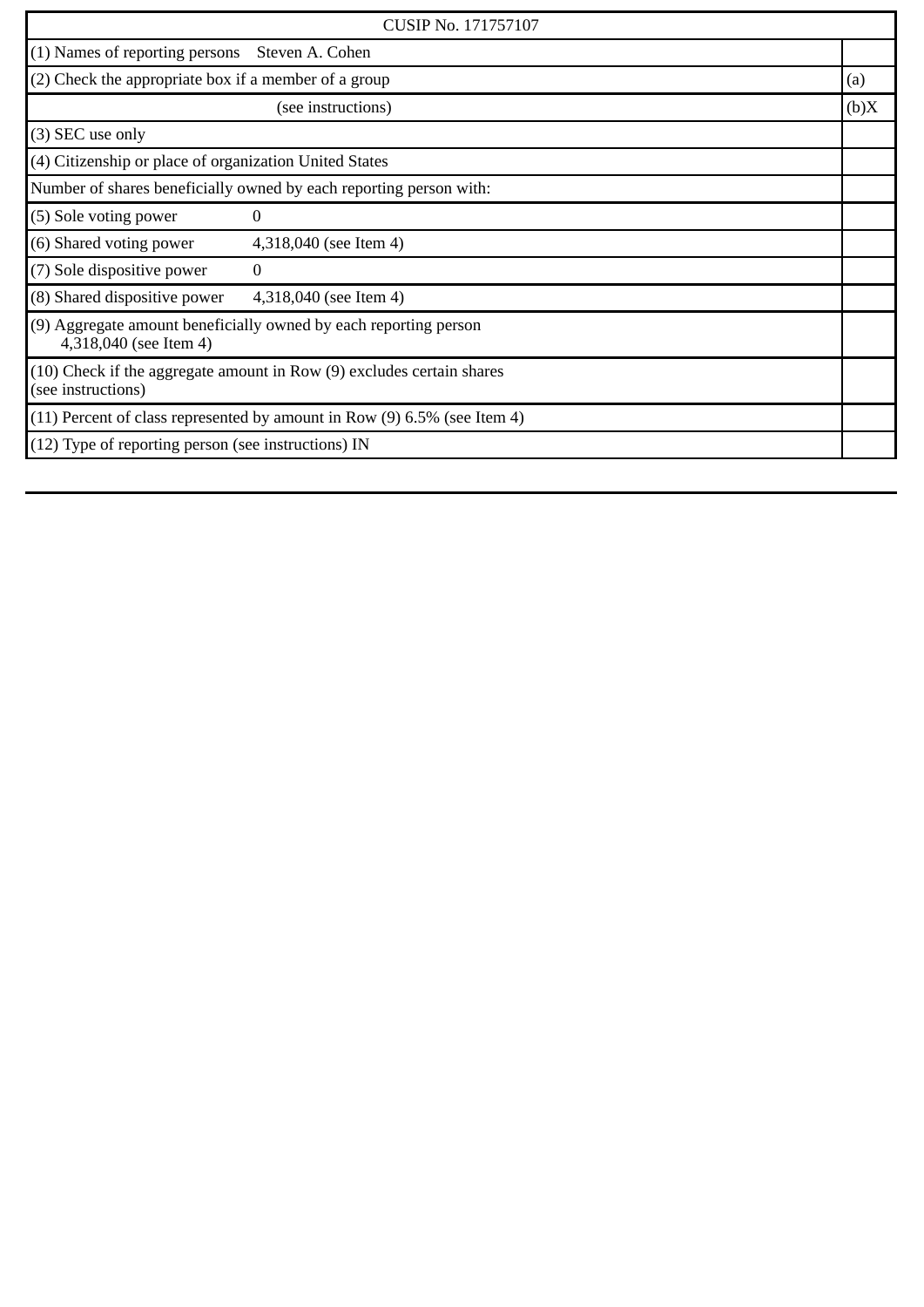Item 1(a) Name of issuer:

Cidara Therapeutics, Inc.

Item 1(b) Address of issuer's principal executive offices:

6310 Nancy Ridge Drive, Suite 101, San Diego, CA 92121

2(a) Name of person filing:

This statement is filed by: (i) Point72 Asset Management, L.P. ("Point72 Asset Management") with respect to shares of common stock, par value \$0.0001 per share ("Shares"), of the Issuer held by certain investment funds it manages; (ii) Point72 Capital Advisors, Inc. ("Point72 Capital Advisors Inc.") with respect to Shares held by certain investment funds managed by Point72 Asset Management; (iii) Cubist Systematic Strategies, LLC ("Cubist Systematic Strategies") with respect to Shares held by certain investment funds it manages; and (iv) Steven A. Cohen ("Mr. Cohen") with respect to Shares beneficially owned by Point72 Asset Management, Point72 Capital Advisors Inc., and Cubist Systematic Strategies.

Point72 Asset Management, Point72 Capital Advisors Inc., Cubist Systematic Strategies, and Mr. Cohen have entered into a Joint Filing Agreement, a copy of which is filed with this Schedule 13G as Exhibit 99.1, pursuant to which they have agreed to file this Schedule 13G jointly in accordance with the provisions of Rule 13d-1(k) of the Act.

2(b) Address or principal business office or, if none, residence:

The address of the principal business office of (i) Point72 Asset Management, Point72 Capital Advisors Inc., and Mr. Cohen is 72 Cummings Point Road, Stamford, CT 06902; and (ii) Cubist Systematic Strategies is 55 Hudson Yards, New York, NY 10001.

2(c) Citizenship:

Point72 Asset Management is a Delaware limited partnership. Point72 Capital Advisors Inc. is a Delaware corporation. Cubist Systematic Strategies is a Delaware limited liability company. Mr. Cohen is a United States citizen.

2(d) Title of class of securities:

Common Stock, Par Value \$0.0001 Per Share

2(e) CUSIP Number:

171757107

*Item 3.*

Not applicable

*Item 4.* Ownership

As of the close of business on December 31, 2021:

1. Point72 Asset Management, L.P.

(a) Amount beneficially owned: 4,200,000

(b) Percent of class: 6.3%

(c) Number of shares as to which the person has:

(i) Sole power to vote or to direct the vote: 0

(ii) Shared power to vote or to direct the vote: 4,200,000

(iii) Sole power to dispose or to direct the disposition of: 0

(iv) Shared power to dispose or to direct the disposition of: 4,200,000

2. Point72 Capital Advisors, Inc.

(a) Amount beneficially owned: 4,200,000

(b) Percent of class: 6.3%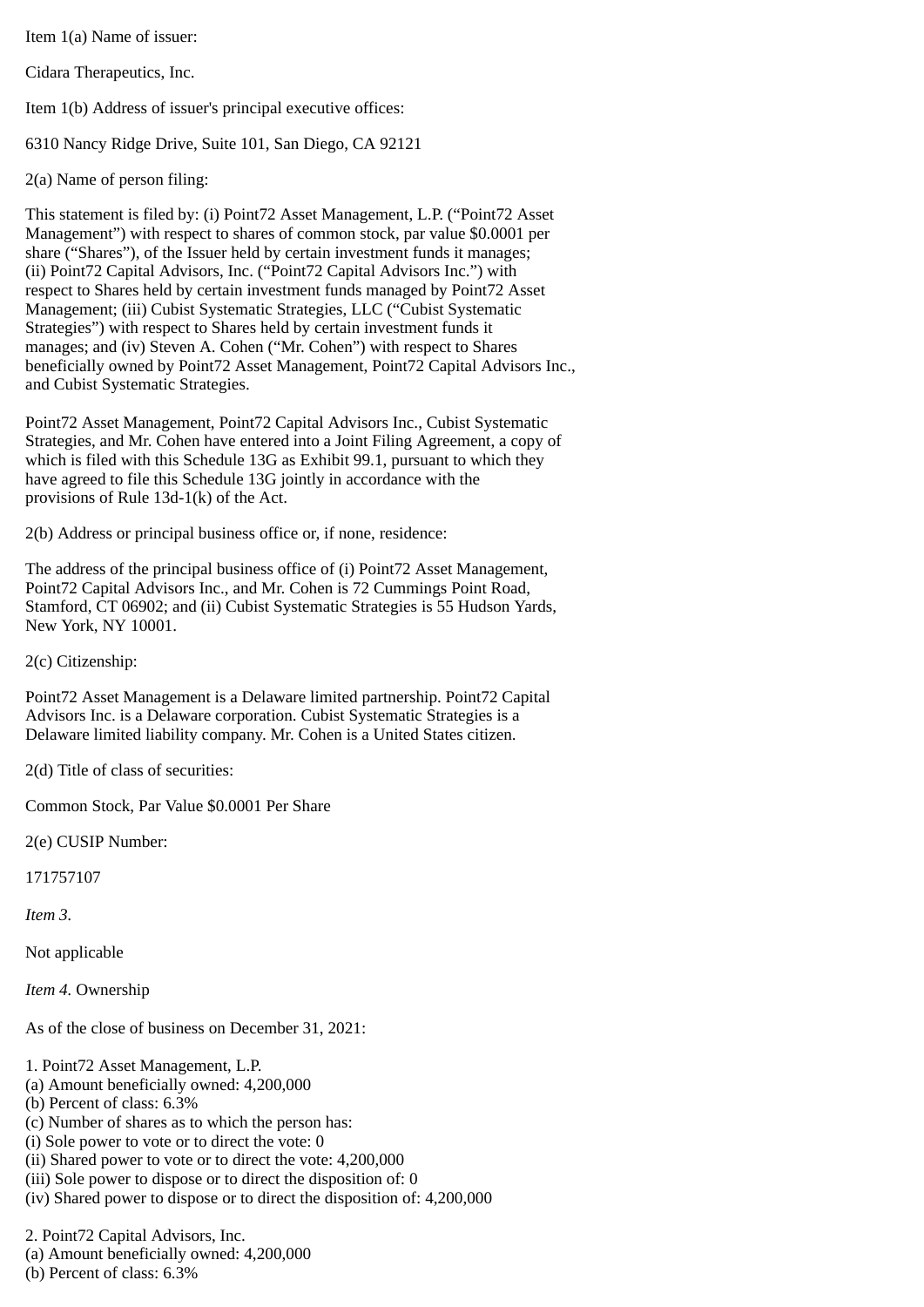(c) Number of shares as to which the person has:

- (i) Sole power to vote or to direct the vote: 0
- (ii) Shared power to vote or to direct the vote: 4,200,000
- (iii) Sole power to dispose or to direct the disposition of: 0
- (iv) Shared power to dispose or to direct the disposition of: 4,200,000
- 3. Cubist Systematic Strategies, LLC
- (a) Amount beneficially owned: 118,040
- (b) Percent of class: 0.2%
- (c) Number of shares as to which the person has:
- (i) Sole power to vote or to direct the vote: 0
- (ii) Shared power to vote or to direct the vote: 118,040
- (iii) Sole power to dispose or to direct the disposition of: 0
- (iv) Shared power to dispose or to direct the disposition of: 118,040

4. Steven A. Cohen

- (a) Amount beneficially owned: 4,318,040
- (b) Percent of class: 6.5%
- (c) Number of shares as to which the person has:
- (i) Sole power to vote or to direct the vote: 0
- (ii) Shared power to vote or to direct the vote: 4,318,040
- (iii) Sole power to dispose or to direct the disposition of: 0
- (iv) Shared power to dispose or to direct the disposition of: 4,318,040

Point72 Asset Management, Point72 Capital Advisors Inc., Cubist Systematic Strategies, and Mr. Cohen own directly no Shares. Pursuant to an investment management agreement, Point72 Asset Management maintains investment and voting power with respect to the securities held by certain investment funds it manages. Point72 Capital Advisors Inc. is the general partner of Point72 Asset Management. Pursuant to an investment management agreement, Cubist Systematic Strategies maintains investment and voting power with respect to the securities held by certain investment funds it manages. Mr. Cohen controls each of Point72 Asset Management, Point72 Capital Advisors Inc., and Cubist Systematic Strategies. As of December 31, 2021, by reason of the provisions of Rule 13d-3 of the Securities Exchange Act of 1934, as amended, each of (i) Point72 Asset Management, Point72 Capital Advisors Inc., and Mr. Cohen may be deemed to beneficially own 4,200,000 Shares (constituting approximately 6.3% of the Shares outstanding) and (ii) Cubist Systematic Strategies and Mr. Cohen may be deemed to beneficially own 118,040 Shares (constituting approximately 0.2% of the Shares outstanding). Each of Point72 Asset Management, Point72 Capital Advisors Inc., Cubist Systematic Strategies, and Mr. Cohen disclaims beneficial ownership of any of the securities covered by this statement.

*Item 5.* Ownership of 5 Percent or Less of a Class.

If this statement is being filed to report the fact that as of the date hereof the reporting person has ceased to be the beneficial owner of more than 5 percent of the class of securities, check the following [].

*Item 6.* Ownership of More than 5 Percent on Behalf of Another Person.

Not applicable

*Item 7.* Identification and Classification of the Subsidiary Which Acquired the Security Being Reporting on by the Parent Holding Company or Control Person.

Not applicable

*Item 8.* Identification and Classification of Members of the Group

Not applicable

*Item 9.* Notice of Dissolution of Group.

Not applicable

*Item 10.* Certifications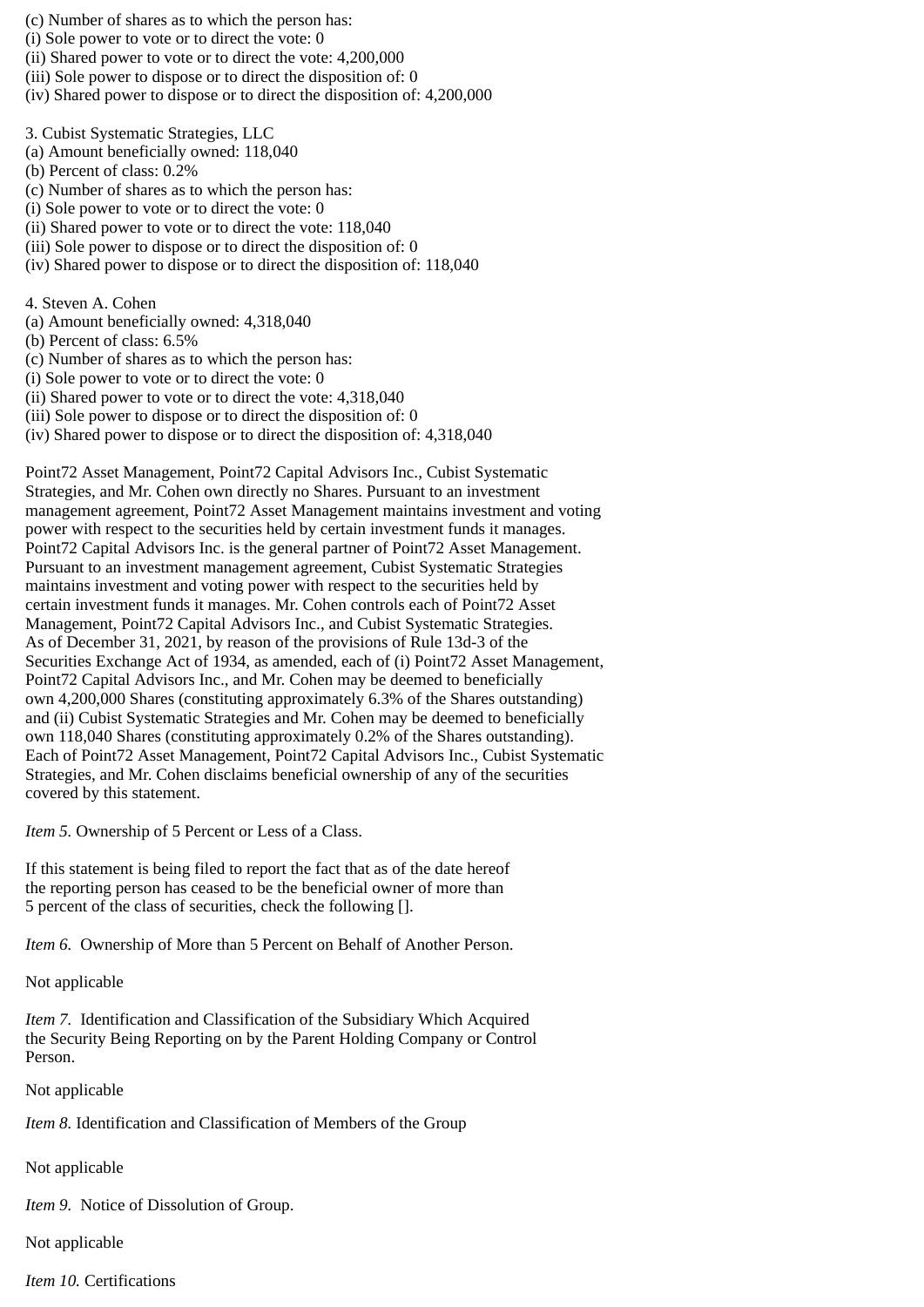By signing below I certify that, to the best of my knowledge and belief, the securities referred to above were not acquired and are not held for the purpose of or with the effect of changing or influencing the control of the issuer of the securities and were not acquired and are not held in connection with or as a participant in any transaction having that purpose or effect, other than activities solely in connection with a nomination under§ 240.14a-11.

*Signature.* After reasonable inquiry and to the best of my knowledge and belief, I certify that the information set forth in this statement is true, complete and correct.

Dated: February 14, 2022

POINT72 ASSET MANAGEMENT, L.P.

By: /s/ Jason M. Colombo

Name: Jason M. Colombo Title: Authorized Person

POINT72 CAPITAL ADVISORS, INC.

By: /s/ Jason M. Colombo

Name: Jason M. Colombo Title: Authorized Person

CUBIST SYSTEMATIC STRATEGIES, LLC

By: /s/ Jason M. Colombo

Name: Jason M. Colombo Title: Authorized Person

STEVEN A. COHEN

By: /s/ Jason M. Colombo

Name: Jason M. Colombo Title: Authorized Person